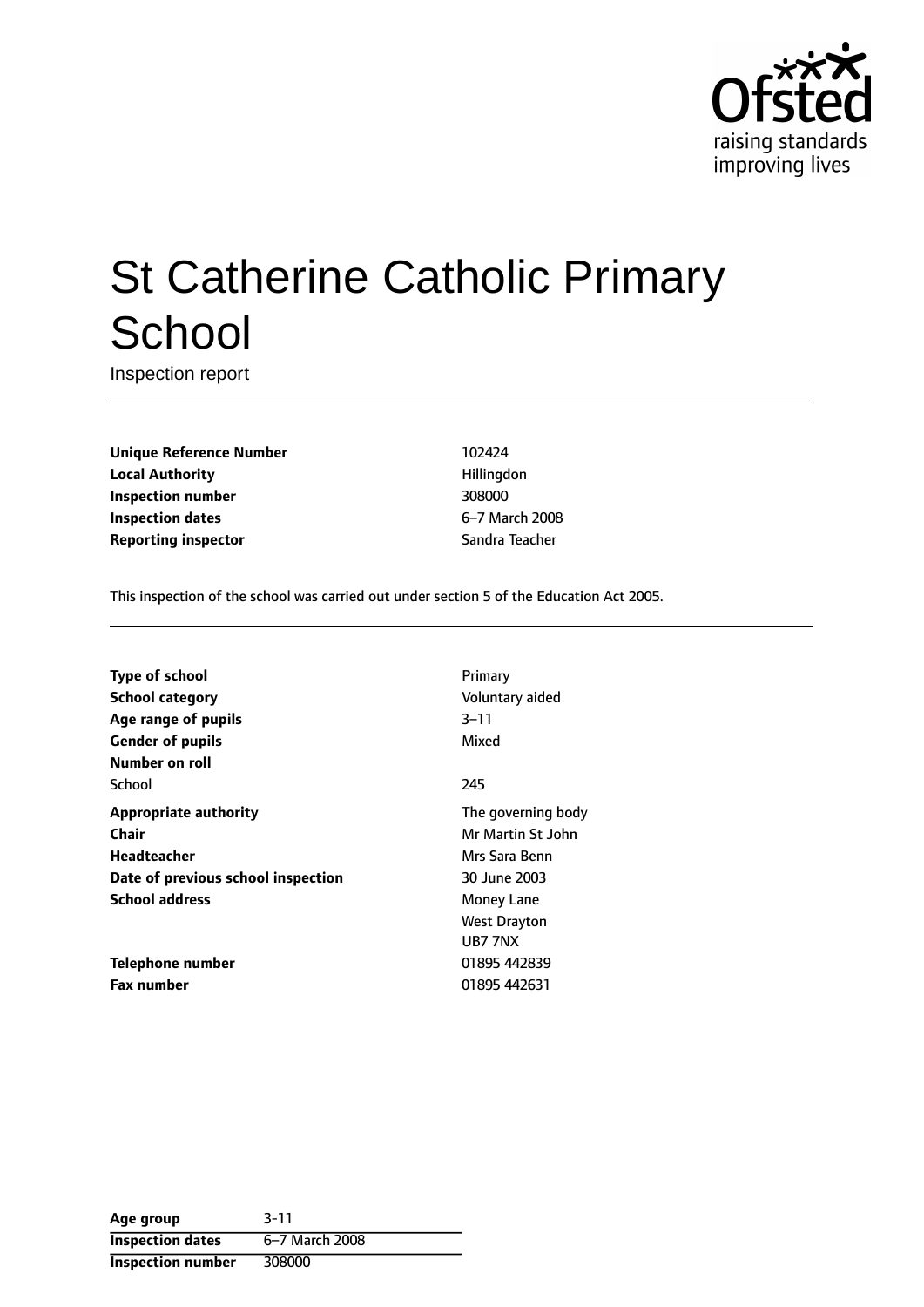.

© Crown copyright 2008

#### Website: www.ofsted.gov.uk

This document may be reproduced in whole or in part for non-commercial educational purposes, provided that the information quoted is reproduced without adaptation and the source and date of publication are stated.

Further copies of this report are obtainable from the school. Under the Education Act 2005, the school must provide a copy of this report free of charge to certain categories of people. A charge not exceeding the full cost of reproduction may be made for any other copies supplied.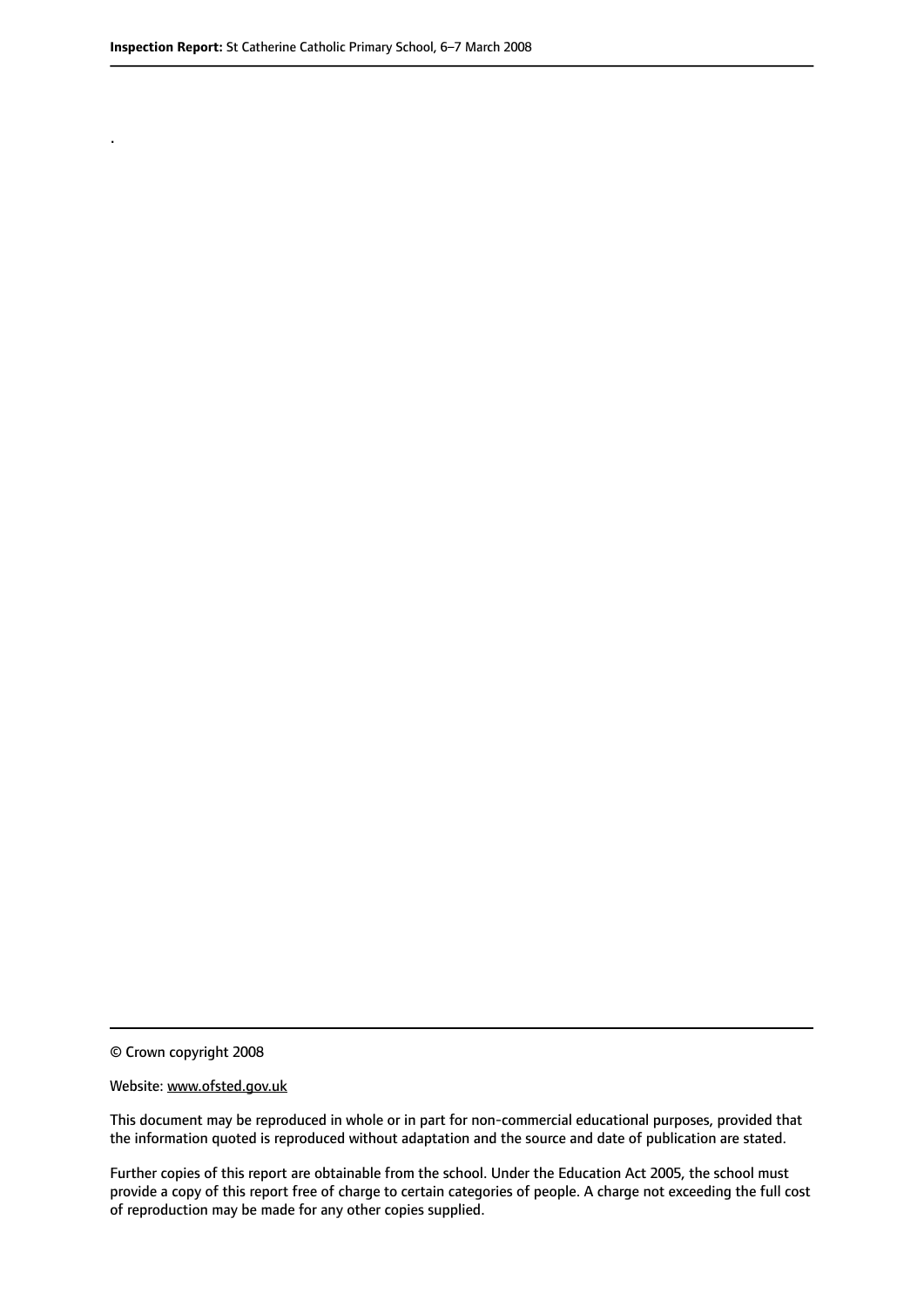# **Introduction**

The inspection was carried out by two Additional Inspectors.

## **Description of the school**

This is a smaller than average size school. Pupils attend from a diverse range of social backgrounds although only a small proportion are entitled to free school meals. About half come from minority ethnic backgrounds and there are increasing numbers of pupils coming into the school with English as an additional language, although only a few are at the early stages of learning English. The proportion of pupils with learning difficulties and/or disabilities is below average. There has been a high turnover of staff in the past two years, and at present there is an acting headteacher and two members of the leadership team and the leader of Information and Communication Technology (ICT) are on maternity leave.

## **Key for inspection grades**

| Grade 1 | Outstanding  |
|---------|--------------|
| Grade 2 | Good         |
| Grade 3 | Satisfactory |
| Grade 4 | Inadequate   |
|         |              |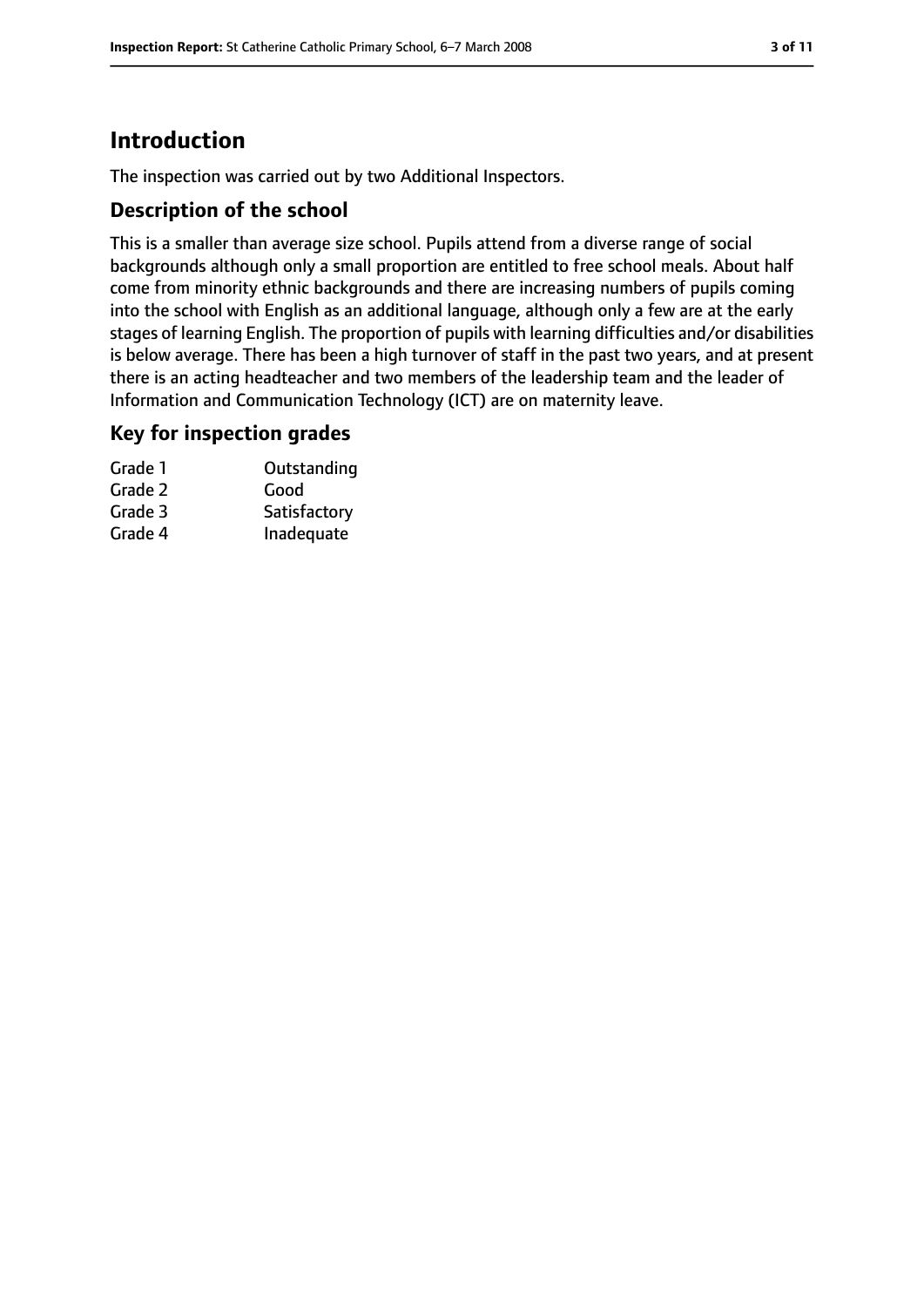# **Overall effectiveness of the school**

#### **Grade: 3**

This is a satisfactory school with some good features. Progress in Years 1 to 6 is satisfactory and by Year 6, standards are average overall. In 2007, standards declined slightly on those of previous years and writing and science were areas that were the focus for development. Current standards show improvement and indicate that the school is on track to meet its challenging targets for 2008.

Factors that support the school's satisfactory improvement include a genuine feeling of teamwork amongst staff and the more rigorous use of assessment data to set individual learning targets that are shared with pupils. Whilst the use of assessment is improving, it is not yet fully established throughout the school, so the level of challenge and pace in lessons is not always sufficiently well matched to learning needs, especially for higher attaining pupils. This is why pupils are not always achieving as well as they could be.

Teaching is satisfactory. Some lessons are lively and put learning at the centre of activities. In such lessons, staff are clear about what pupils are expected to learn and plan activities to hold their interest and check their understanding. However, there are inconsistencies. In some lessons there is too much direction by teachers so that pupils do not have to think for themselves. Consequently, opportunities are missed to develop their skills of independent learning. The new and increasingly exciting curriculum is helping pupils to make better progress and to make learning more meaningful. However, pupils do not have enough opportunities to use ICT in a range of subjects.

Pupils' personal development and well-being are good, including their spiritual, moral, social and cultural development. The Catholic ethos pervades the work of the school, so that pupils behave well and have positive attitudes to their work. Underpinning all of this is the friendly atmosphere in the school. One parent writes, 'My daughter really enjoys school. She is almost disappointed at the weekend when she does not attend.' The acting headteacher and the recently reorganised senior and middle management teams have begun implementing agreed new ideas, such as to increase progress in writing and working within an integrated curriculum. However, monitoring of pupils' progress is not yet consistent. They are strongly supported by the governing body, though governors do not offer sufficient challenge to the work of the school because their understanding of performance data is not sufficiently strong. The school has made satisfactory progress since the last inspection and has a satisfactory capacity to improve further.

## **Effectiveness of the Foundation Stage**

#### **Grade: 3**

Children settle in well into the Nursery and immediately strong links are forged with parents, particularly with those families who need extra support. Children make satisfactory progress and any early problems are quickly picked up. Children with English language needs are identified and a range of focused activities support speaking and listening skills. Teaching, learning and the curriculum have improved and management has been strengthened. Teachers have responded well to recent training and children are now making clear links between letters and sounds. However, planning in all the areas of learning does not always specify what children are expected to learn and the systems of assessment are not yet fully in place so that the data cannot be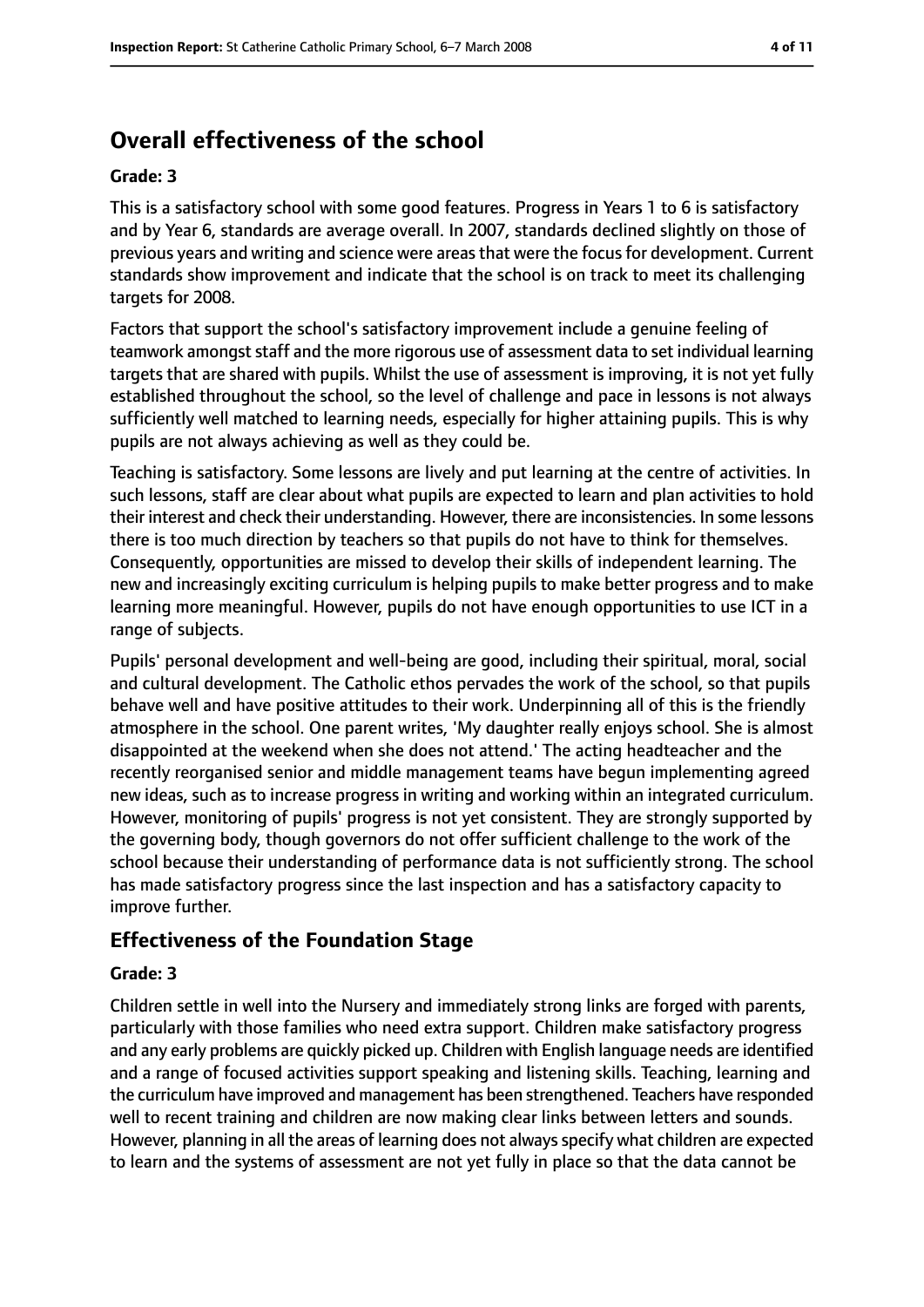readily analysed. The outside area is a stimulating environment and is much enjoyed by all the children.

## **What the school should do to improve further**

- Ensure that teachers use data effectively to set appropriate work for different abilities, particularly for higher attainers, and that these data are shared with governors.
- Give pupils more opportunities to use their ICT skills in a range of subjects.
- Strengthen the leadership of subjects and ensure that provision and pupils' achievement are monitored and evaluated effectively.

A small proportion of the schools whose overall effectiveness is judged satisfactory but which have areas of underperformance will receive a monitoring visit by an Ofsted inspector before their next section 5 inspection.

# **Achievement and standards**

#### **Grade: 3**

In 2007, the standards achieved by Year 2 were above average in reading, writing and mathematics. Although there have been some fluctuations since the last inspection, standards have remained around the national average. For the past five years standards at the end of Year 6 have also been average. In 2007, pupils made slower than expected progress by the end of Year 6. This was due to a number of factors including new pupils arriving in school shortly before the tests were taken and a small number of able pupils not doing quite as well as was expected, particularly in science.

Pupils' progress is satisfactory throughout the school. Some groups of pupils achieve better than others. For example, Traveller children, those from Black African heritages and younger pupils with specific learning difficulties make good progress. In contrast, boys, particularly from Key Stage 2, make slower progressthan girls with their reading and writing. The newly introduced system for checking that pupils are making the expected gains in their learning each term is starting to improve the rate at which progress is being made across the school.

# **Personal development and well-being**

#### **Grade: 2**

Pupils are happy and enjoy school, thriving in the school's harmonious community. Their good attitudes to learning have a positive impact on their academic progress. Attendance is good and improving. The youngest children and those new to the school settle in quickly and are well looked after by the older ones. Pupils are happy and well behaved. School council members and the elected health and safety monitors have a mature outlook and undertake their roles very responsibly, helping other children to understand how they can keep themselves safe and healthy. Pupils' spiritual, moral, social and cultural development is particularly good. This is promoted by the strong Catholic ethos that permeates the school. Instances of racist behaviour or bullying are rare. Given the average standards they achieve in basic skills, pupils are satisfactorily prepared for secondary school.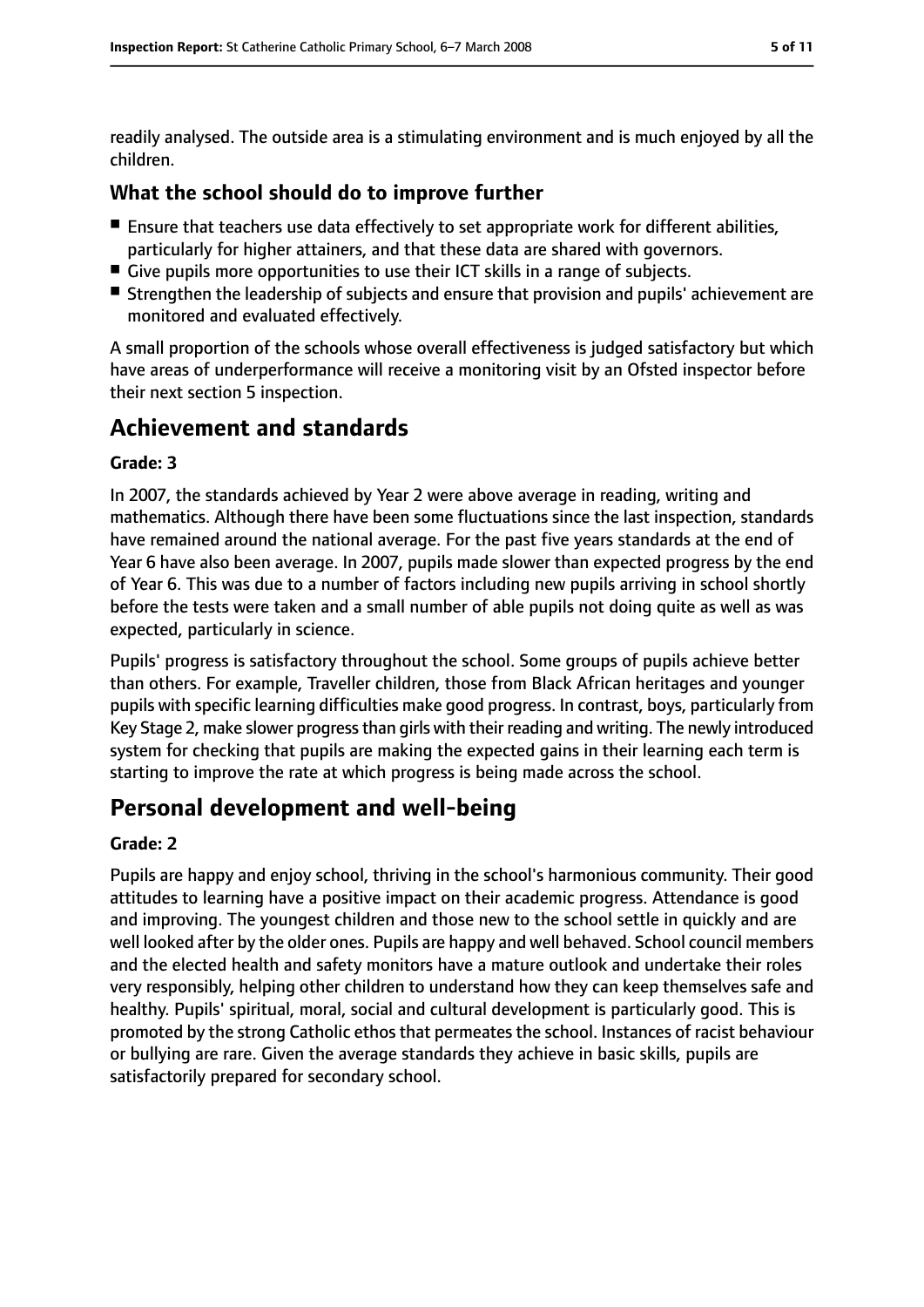# **Quality of provision**

## **Teaching and learning**

#### **Grade: 3**

Teachers manage their classes well. They make learning objectives clear so that pupils know what they are expected to learn. All teachers are using interactive whiteboards and the pupils say this adds interest. Recent training on the teaching of writing is leading to improvements in some classes, and the use of specialist teachers in science, music and physical education is helping to raise standards. Teachers are often enthusiastic and teach with good pace. The school's monitoring shows that they use a wide range of teaching styles. However, although the more able pupils have been identified, the work they are often given in lessons does not always provide sufficient challenge. Marking is done conscientiously but does not always show pupils how to improve their work or what they need to learn next.

### **Curriculum and other activities**

#### **Grade: 3**

The highlight of the inspection was the celebration of World Book Day. The range of exciting costumes of the pupils and staff, the involvement of the parents, the charitable work in raising funds for children less fortunate than themselves, all enhance pupils' learning and their social and personal development. Pupils are taught about other cultures and beliefs through lessons, visits and visitors and this helps them prepare for life in a multicultural society. Opportunities for enrichment activities are extensive and varied. They range from parents who help pupils to consider their choices in their future lives to the multi-lingual group who visited Brunel University to celebrate One World Day.

A small yet significant minority of parents are concerned that too much time is spent in Year 6 in preparing for the national tests. The school is aware of this, and has introduced a new integrated curriculum linking art and design, design technology, history and geography. ICT has yet to hold a more prominent place in supporting learning in all subject areas. Activities which promote a healthy lifestyle and teaching pupils about safety are all strong features. Partnerships within the local community and parish contribute well to pupils' learning experiences and their personal development, but there are fewer national or global links.

#### **Care, guidance and support**

#### **Grade: 2**

Child protection procedures are rigorous. The school quickly identifies potentially vulnerable pupils and ensures that their specific needs are met. As a result, these pupils are effectively integrated and develop positive attitudes to learning. The good support for vulnerable pupils and their families helps to build strong links with parents from all the communities within the school. Adults working in the school are exceptionally good at building pupils' trust and confidence. Parents hold the school in high regard; as one parent wrote, 'This is warm and happy place for the children and parents'.

The thorough assessment system that was introduced last Autumn, is helping teachers to check on progress and gain a good understanding of what pupils need to learn next. There are outstanding examples of highly effective marking and guidance being given to pupils, but this good practice is not embedded in all classes. Generally, pupils understand the targets that are set for them and work hard to achieve them.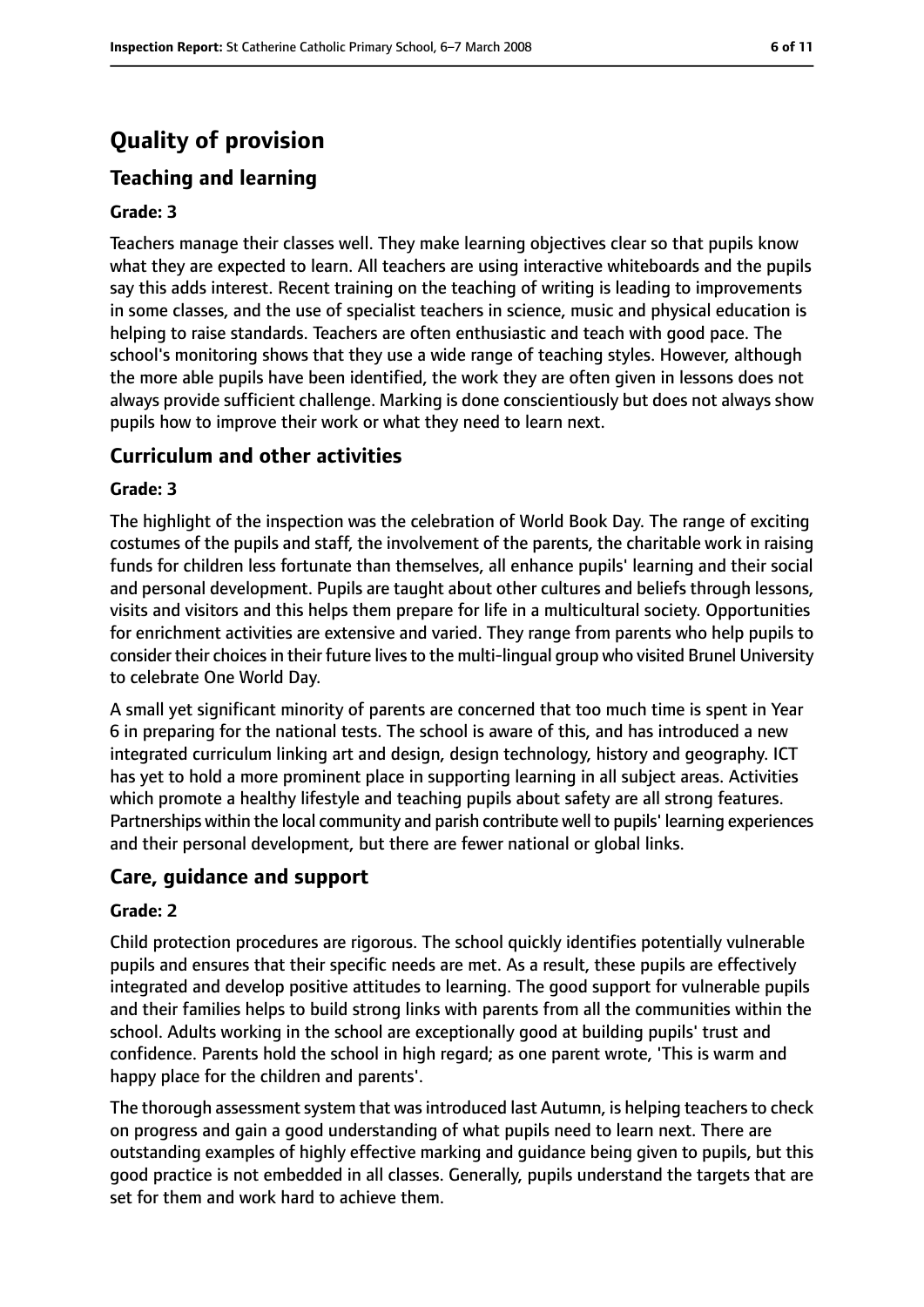# **Leadership and management**

#### **Grade: 3**

Effective leadership has created a common sense of purpose and shared vision within the school community. Pupils' good personal development owes much to the effective links with their families and the strong emphasis on care. Leadership responsibilities are devolved well although, whilst some senior managers play a major role in supporting their colleagues and checking pupils' progress, the practice is not yet consistent. Leadership and management currently have a satisfactory impact on standards and progress. The new system for checking pupils' progress is helping to identify quickly where progress is slower than expected. Whilst this is starting to have an impact on raising standards, more remains to be done. Governance is satisfactory. Governors have a sound understanding of the issues facing the school, but the impact of their monitoring does not yet hold the school to account for the progress made by different groups of pupils.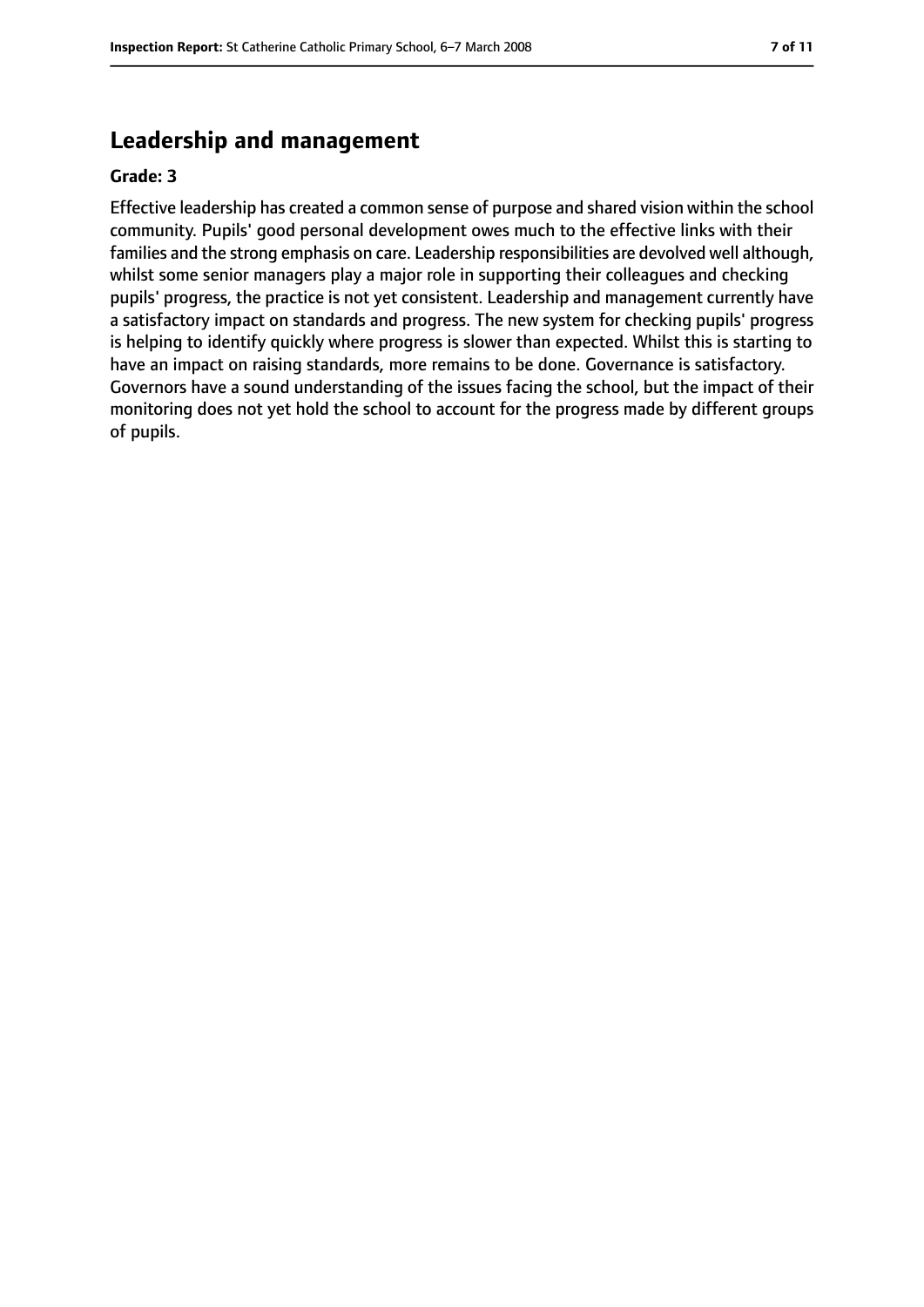**Any complaints about the inspection or the report should be made following the procedures set out in the guidance 'Complaints about school inspection', which is available from Ofsted's website: www.ofsted.gov.uk.**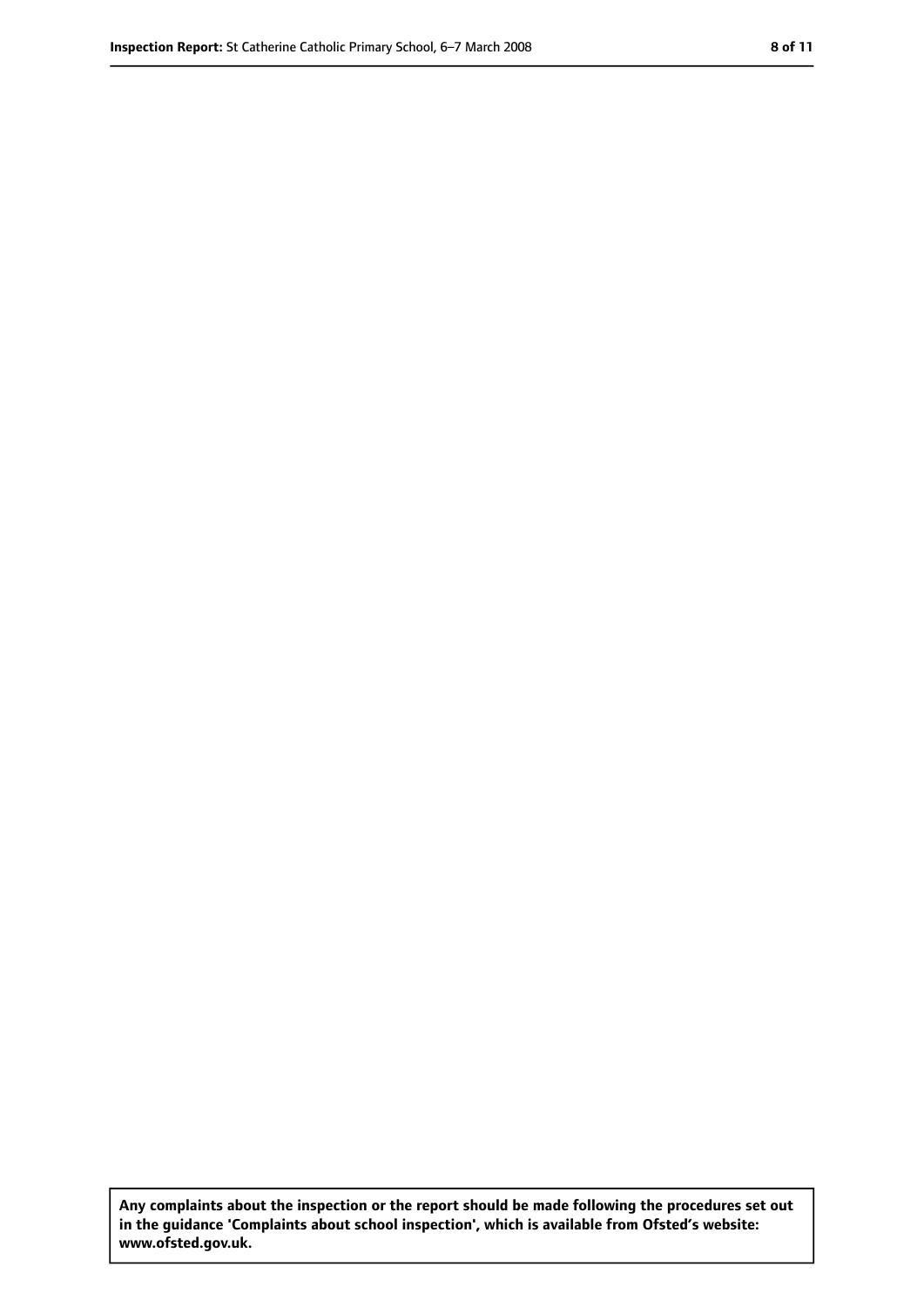# **Inspection judgements**

| $^{\backprime}$ Key to judgements: grade 1 is outstanding, grade 2 good, grade 3 satisfactory, and | <b>School</b>  |
|----------------------------------------------------------------------------------------------------|----------------|
| arade 4 inadequate                                                                                 | <b>Overall</b> |

## **Overall effectiveness**

| How effective, efficient and inclusive is the provision of education, integrated<br>care and any extended services in meeting the needs of learners? |     |
|------------------------------------------------------------------------------------------------------------------------------------------------------|-----|
| Effective steps have been taken to promote improvement since the last<br>inspection                                                                  | Yes |
| How well does the school work in partnership with others to promote learners'<br>well-being?                                                         |     |
| The effectiveness of the Foundation Stage                                                                                                            |     |
| The capacity to make any necessary improvements                                                                                                      |     |

## **Achievement and standards**

| How well do learners achieve?                                                                               |  |
|-------------------------------------------------------------------------------------------------------------|--|
| The standards <sup>1</sup> reached by learners                                                              |  |
| How well learners make progress, taking account of any significant variations between<br>groups of learners |  |
| How well learners with learning difficulties and disabilities make progress                                 |  |

## **Personal development and well-being**

| How good is the overall personal development and well-being of the<br>learners?                                  |  |
|------------------------------------------------------------------------------------------------------------------|--|
| The extent of learners' spiritual, moral, social and cultural development                                        |  |
| The extent to which learners adopt healthy lifestyles                                                            |  |
| The extent to which learners adopt safe practices                                                                |  |
| How well learners enjoy their education                                                                          |  |
| The attendance of learners                                                                                       |  |
| The behaviour of learners                                                                                        |  |
| The extent to which learners make a positive contribution to the community                                       |  |
| How well learners develop workplace and other skills that will contribute to<br>their future economic well-being |  |

## **The quality of provision**

| How effective are teaching and learning in meeting the full range of the<br>learners' needs?          |  |
|-------------------------------------------------------------------------------------------------------|--|
| How well do the curriculum and other activities meet the range of needs<br>and interests of learners? |  |
| How well are learners cared for, guided and supported?                                                |  |

 $^1$  Grade 1 - Exceptionally and consistently high; Grade 2 - Generally above average with none significantly below average; Grade 3 - Broadly average to below average; Grade 4 - Exceptionally low.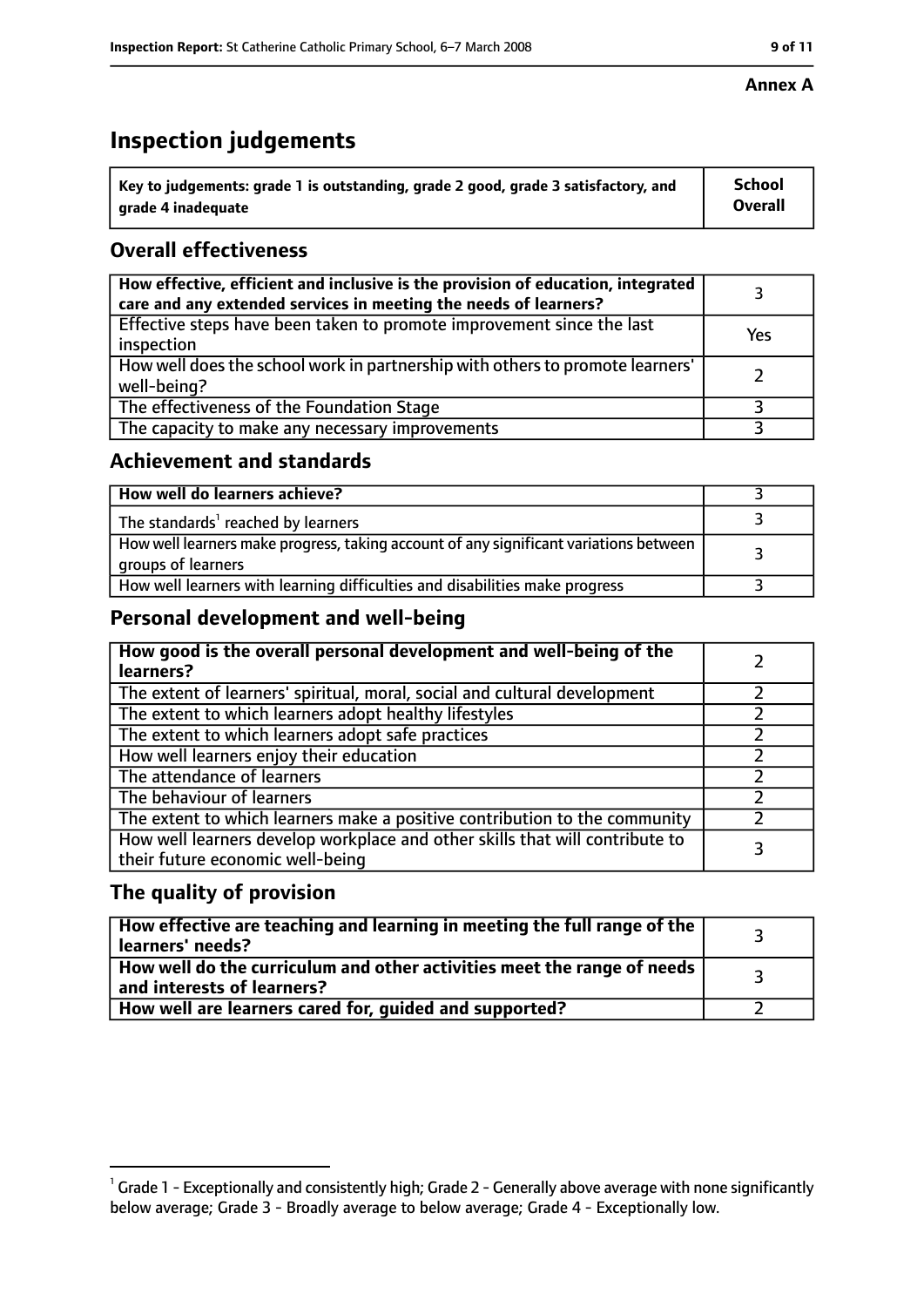#### **Annex A**

# **Leadership and management**

| How effective are leadership and management in raising achievement<br>and supporting all learners?                                              | 3         |
|-------------------------------------------------------------------------------------------------------------------------------------------------|-----------|
| How effectively leaders and managers at all levels set clear direction leading<br>to improvement and promote high quality of care and education |           |
| How effectively leaders and managers use challenging targets to raise standards                                                                 | 3         |
| The effectiveness of the school's self-evaluation                                                                                               | 3         |
| How well equality of opportunity is promoted and discrimination tackled so<br>that all learners achieve as well as they can                     | 3         |
| How effectively and efficiently resources, including staff, are deployed to<br>achieve value for money                                          |           |
| The extent to which governors and other supervisory boards discharge their<br>responsibilities                                                  | 3         |
| Do procedures for safequarding learners meet current government<br>requirements?                                                                | Yes       |
| Does this school require special measures?                                                                                                      | <b>No</b> |
| Does this school require a notice to improve?                                                                                                   | No        |